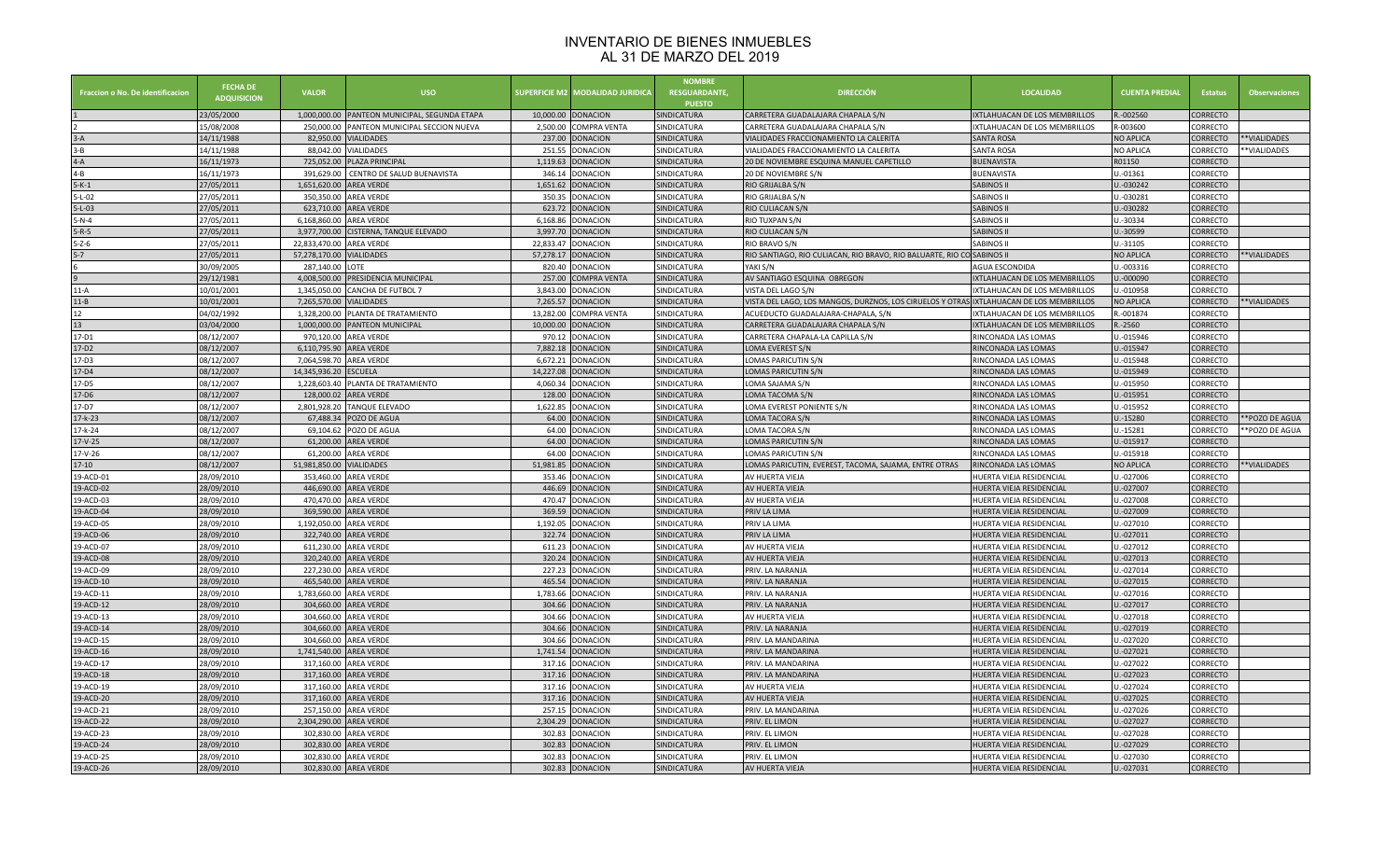| <b>Fraccion o No. De identificacion</b> | <b>FECHA DE</b><br><b>ADQUISICION</b> | <b>VALOR</b>              | <b>USO</b>                                             | <b>SUPERFICIE M2</b> | <b>MODALIDAD JURIDICA</b> | <b>NOMBRE</b><br><b>RESGUARDANTE.</b><br><b>PUESTO</b> | <b>DIRECCIÓN</b>                                                         | <b>LOCALIDAD</b>              | <b>CUENTA PREDIAL</b> | <b>Estatus</b>  | <b>Observaciones</b> |
|-----------------------------------------|---------------------------------------|---------------------------|--------------------------------------------------------|----------------------|---------------------------|--------------------------------------------------------|--------------------------------------------------------------------------|-------------------------------|-----------------------|-----------------|----------------------|
| 19-ACD-27                               | 28/09/2010                            |                           | 672,320.00 AREA VERDE                                  | 672.32               | DONACION                  | SINDICATURA                                            | AV HUERTA VIEJA                                                          | HUERTA VIEJA RESIDENCIAI      | J.-027032             | ORRECTO         |                      |
| 19-ACD-28                               | 28/09/2010                            | 7,221,940.00 AREA VERDE   |                                                        | 7.221.94             | <b>DONACION</b>           | SINDICATURA                                            | PROLONGACION HUERTA VIEJA                                                | HUERTA VIEJA RESIDENCIAL      | J.-023349             | CORRECTO        |                      |
| 19-ACD-29                               | 28/09/2010                            |                           | 815,120.00 AREA VERDE                                  | 815.12               | <b>DONACION</b>           | SINDICATURA                                            | AV HUERTA VIEJA                                                          | HUERTA VIEJA RESIDENCIAI      | J.-027033             | CORRECTO        |                      |
| 19-ACD-30                               | 28/09/2010                            | 1,106,610.00 AREA VERDE   |                                                        | 1,106.61             | DONACION                  | SINDICATURA                                            | PRIV. LA LIMA                                                            | HUERTA VIEJA RESIDENCIAL      | J.-027034             | CORRECTO        |                      |
| $20 - B$                                | 03/10/2005                            | 269.563.00                | <b>AREA VERDE</b>                                      | 770.18               | <b>ONACION</b>            | SINDICATURA                                            | RIO TUXPAN S/N                                                           | AGUA ESCONDIDA                | J.-005768             | CORRECTO        |                      |
| $20-C$                                  | 03/10/2005                            |                           | 249,112.50 AREA VERDE                                  | 711.75               | <b>ONACION</b>            | SINDICATURA                                            | RIO PANUCO S/N                                                           | AGUA ESCONDIDA                | J.-005769             | CORRECTO        |                      |
| $20-D$                                  | 03/10/2005                            |                           | 264.253.50 AREA VERDE                                  | 755.01               | <b>ONACION</b>            | SINDICATURA                                            | RIO BLANCO S/N                                                           | AGUA ESCONDIDA                | J.-003352             | CORRECTO        |                      |
| 21                                      | 31/10/1988                            |                           | 2,055,474.00 JARDN DE NIÑOS                            | 1,397.63             | <b>DONACION</b>           | SINDICATURA                                            | JUAREZ 125                                                               | IXTLAHUACAN DE LOS MEMBRILLOS | J.-000511             | CORRECTO        |                      |
| $\overline{22}$                         | 23/02/1999                            |                           | 375,112.00 AREA VERDE                                  | 214.00               | OMPRA VENTA               | SINDICATURA                                            | <b>CAMINO REAL</b>                                                       | <b>BUENAVISTA</b>             | R-002181              | CORRECTO        |                      |
| 24                                      | 20/09/1989                            | 11,707,820.00 VIALIDADES  |                                                        | 11,707.82            | DONACION                  | SINDICATURA                                            | <b>SANTA ANA</b>                                                         | FRACCIONAMIENTO LA CAPILLA    | NO APLICA             | CORRECTO        | **VIALIDADES         |
| $25-A$                                  | 20/12/1991                            |                           | 180,000.00 AREA VERDE                                  | 180.00               | DONACION                  | SINDICATURA                                            | <b>CIRCUITO S/N</b>                                                      | PRADOS DE ATEQUIZA            | J.-007296             | CORRECTO        |                      |
| $25-B$                                  | 20/12/1991                            |                           | 500,000.00 AREA VERDE                                  | 500.00               | <b>DONACION</b>           | SINDICATURA                                            | <b>CIRCUITO S/N</b>                                                      | PRADOS DE ATEQUIZA            | J.-42702              | CORRECTO        |                      |
| $25-C$                                  | 20/12/1991                            | 3,236,000.00 AREA VERDE   |                                                        | 3,236.00             | DONACION                  | SINDICATURA                                            | <b>CIRCUITO S/N</b>                                                      | PRADOS DE ATEQUIZA            | J.-42703              | CORRECTO        |                      |
| $26-M-I$                                | 20/12/2007                            |                           | 19,179,026.70 ESCUELA Y AREA VERDE                     | 10,213.39            | <b>DONACION</b>           | <b>SINDICATURA</b>                                     | AVENIDA OLIVO MEDITERRANEO                                               | VALLE DE LOS OLIVOS           | J.-016710             | CORRECTO        |                      |
| $26-M-J$                                | 20/12/2007                            | 16,600,600.00 AREA VERDE  |                                                        | 16,600.60            | DONACION                  | SINDICATURA                                            | CARRETERA CHAPALA EL RODEO S/N                                           | VALLE DE LOS OLIVOS           | J.-016711             | CORRECTO        |                      |
| $26-M-S$                                | 20/12/2007                            |                           | 6,380,406.80 OFICINAS Y AREAS VERDES                   | 5,233.45             | <b>DONACION</b>           | SINDICATURA                                            | OLIVO FRONTOYO S/N                                                       | VALLE DE LOS OLIVOS           | J.-017257             | CORRECTO        |                      |
| $26-M-X$                                | 20/12/2007                            |                           | 2,678,095.70 PLANTA DE TRATAMIENTO                     | 2.288.00             | DONACION                  | SINDICATURA                                            | OLIVO CAUCASO S/N                                                        | VALLE DE LOS OLIVOS           | J.-017628             | CORRECTO        |                      |
| $26-F$                                  |                                       |                           |                                                        | 56,008.20            | <b>DONACION</b>           | SINDICATURA                                            | OLIVO MEDITERRANEO, FRANTOYO, CAUCASO ENTRE OTROS                        |                               | <b>NO APLICA</b>      | CORRECTO        | **VIALIDADES         |
|                                         | 20/12/2007                            | 56,008,200.00 VIALIDADES  |                                                        |                      |                           |                                                        |                                                                          | VALLE DE LOS OLIVOS           |                       |                 |                      |
| $29-A$                                  | 10/01/2001                            | 159,000.00 LOTE           |                                                        | 530.00               | <b>DONACION</b>           | SINDICATURA                                            | VISTA DEL VALLE S/N                                                      | VISTAS DEL VALLE              | U.-010880             | CORRECTO        |                      |
| $29 - B$                                | 10/01/2001                            |                           | 4,923,970.00 ESCUELA ESPECIAL                          | 4,923.97             | <b>DONACION</b>           | SINDICATURA                                            | VISTA DEL PUEBLO S/N                                                     | VISTAS DEL VALLE              | J.-01881              | CORRECTO        |                      |
| $29-C$                                  | 10/01/2001                            |                           | 48,000.00 POZO DE AGUA                                 | 160.00               | DONACION                  | SINDICATURA                                            | VISTA DE LA COLINA S/N                                                   | VISTAS DEL VALLE              | U.-010865             | CORRECTO        | **POZO DE AGUA       |
| $29-D$                                  | 10/01/2001                            | 3,359,820.00 VIALIDADES   |                                                        | 11,199.40            | <b>DONACION</b>           | SINDICATURA                                            | VISTA DEL VALLE, VISTA DEL LAGO, ENTRE OTRAS                             | <b>VISTAS DEL VALLE</b>       | NO APLICA             | CORRECTO        | **VIALIDADES         |
| 30-M-H+F-B                              | 25/10/2005                            | 2,358,000.00 AREA VERDE   |                                                        | 2.358.00             | DONACION                  | SINDICATURA                                            | PETIRROJO S/N                                                            | RINCONADA LAS AGUILILLAS      | J.-014181             | CORRECTO        |                      |
| $30-M-J$                                | 25/10/2005                            |                           | 836,720.00 AREA VERDE                                  | 836.72               | <b>DONACION</b>           | SINDICATURA                                            | <b>ALBATROZ S/N</b>                                                      | RINCONADA LAS AGUILILLAS      | J.-014180             | CORRECTO        |                      |
| 30-M-J                                  | 25/10/2005                            |                           | 127,580.00 AREA VERDE                                  | 127.58               | DONACION                  | SINDICATURA                                            | AVE DEL PARAISO S/N                                                      | RINCONADA LAS AGUILILLAS      | U.-014179             | CORRECTO        |                      |
| $30-D$                                  | 25/10/2005                            |                           | 263,040.00 AREA VERDE                                  | 263.04               | DONACION                  | SINDICATURA                                            | CARRETERA ANTIGUA CHAPALA S/N                                            | RINCONADA LAS AGUILILLAS      | U.-17769              | <b>CORRECTO</b> |                      |
| $30-E$                                  | 25/10/2005                            |                           | 171,240.00 AREA VERDE                                  | 171.24               | DONACION                  | SINDICATURA                                            | CARRETERA ANTIGUA CHAPALA S/N                                            | RINCONADA LAS AGUILILLAS      | U.-17770              | CORRECTO        |                      |
| $30-F$                                  | 25/10/2005                            | 10,270,920.00 VIALIDADES  |                                                        | 10,270.92            | <b>DONACION</b>           | SINDICATURA                                            | AV. DEL PARAISO, COLIBRI, LORO, LECHUZA ENTRE OTRAS                      | RINCONADA LAS AGUILILLAS      | NO APLICA             | <b>CORRECTO</b> | **VIALIDADES         |
| 31                                      | 29/12/1981                            |                           | 5.823.188.80 MERCADO MUNICIPAL                         | 803.76               | COMPRA VENTA              | SINDICATURA                                            | OBREGON                                                                  | IXTLAHUACAN DE LOS MEMBRILLOS | J.-000650             | CORRECTO        |                      |
| $32-A$                                  | 29/12/1982                            | 3,443,197.50 AREA VERDE   |                                                        | 7,651.55             | DONACION                  | SINDICATURA                                            | LOMA REAL S/N                                                            | LOMAS DE IXTLAHUACAN          | R.-4746               | CORRECTO        |                      |
| $32-B$                                  | 29/12/1982                            | 6.283.426.50 VIALIDADES   |                                                        | 13.963.17            | DONACION                  | SINDICATURA                                            | LOMA ALTA, LOMA ANCHA ENTRE OTRAS                                        | LOMAS DE IXTLAHUACAN          | NO APLICA             | CORRECTO        | **VIALIDADES         |
| 33                                      | 30/03/2011                            | 132,580,450.00 VIALIDADES |                                                        | 132,580.45           | DONACION                  | SINDICATURA                                            | PRIVADA LA LIMA, LAS NARANJA, MANDARINA, EL LIMON Y OTRAS PUERTA DEL SOL |                               | NO APLICA             | CORRECTO        | **VIALIDADES         |
| $34-A$                                  | 12/06/2008                            |                           | 88.797.00 POZO DE AGUA                                 | 295.99               | DONACION                  | SINDICATURA                                            | COLINA SAN JAVIER S/N                                                    | <b>SAN JAVIER</b>             | J.-024093             | CORRECTO        | **POZO DE AGUA       |
| $34-B$                                  | 12/06/2008                            |                           | 1,624,062.00 CANCHA USOS MULTIPLES Y AREAS VERDES      | 5,413.54             | DONACION                  | SINDICATURA                                            | AV SAN JAVIER S/N                                                        | SAN JAVIER                    | J.-024094             | CORRECTO        |                      |
| $34-C$                                  | 12/06/2008                            | 2.926.680.00 VIALIDADES   |                                                        | 9.755.60             | DONACION                  | SINDICATURA                                            | CALLE SAN JAVIER, SAN DIEGO, SAN MIGUEL ENTRE OTRAS                      | <b>SAN JAVIER</b>             | J.-023940             | CORRECTO        | **VIALIDADES         |
| $35 - C - 1$                            | 27/05/2011                            | 1,957,870.00 AREA VERDE   |                                                        | 1,957.87             | DONACION                  | SINDICATURA                                            | RIO NILO S/N                                                             | VALLE DE LOS SABINOS III      | J.-033554             | CORRECTO        |                      |
| $35 - C - 2$                            | 27/05/2011                            |                           | 21.064.730.80 KIOSKO Y AREA VERDE                      | 21.170.21            | DONACION                  | SINDICATURA                                            | RIO BOLSHOI S/N                                                          | VALLE DE LOS SABINOS III      | J.-032816             | CORRECTO        |                      |
| $35 - C - 3$                            | 27/05/2011                            | 4,284,310.00 AREA VERDE   |                                                        | 4,284.31             | <b>DONACION</b>           | SINDICATURA                                            | RIO NILO S/N                                                             | VALLE DE LOS SABINOS III      | J.-031271             | CORRECTO        |                      |
| $35 - C - 4$                            | 27/05/2011                            |                           | 13,572,670.00 ESCUELA Y AREA VERDE                     | 13.572.67            | DONACION                  | SINDICATURA                                            | <b>RIO MISISIPI S/N</b>                                                  | VALLE DE LOS SABINOS III      | J.-033553             | CORRECTO        |                      |
| $35 - C - 5$                            | 27/05/2011                            | 1,918,000.00 AREA VERDE   |                                                        | 1,917.70             | <b>DONACION</b>           | SINDICATURA                                            | RIO SENA S/N                                                             | VALLE DE LOS SABINOS II       | J.-031807             | CORRECTO        |                      |
| $35 - C - 6$                            | 27/05/2011                            | 8,330,728.40 AREA VERDE   |                                                        | 8.320.52             | DONACION                  | SINDICATURA                                            | RIO NILO S/N                                                             | VALLE DE LOS SABINOS II       | J.-032070             | CORRECTO        |                      |
| $35 - C - 7$                            | 27/05/2011                            |                           | 3,567,480.00 AREA DE RESTRICCION INFRAESTRUCTURA ELEC  | 3.567.48             | DONACION                  | SINDICATURA                                            | AREA DE RESTRICCION RIO NILO S/N                                         | VALLE DE LOS SABINOS II       | J.-045380             | CORRECTO        |                      |
| $35-H$                                  | 27/05/2011                            | 83,016,950.00 VIALIDADES  |                                                        | 83.016.95            | DONACION                  | SINDICATURA                                            | RIO NILO, MISISIPI, OTTAWA ENTRE OTROS                                   | VALLE DE LOS SABINOS III      | NO APLICA             | CORRECTO        | **VIALIDADES         |
| 36-M-C                                  | 14/02/2008                            |                           | 3,728,042.60 ESCUELA Y AREA VERDE                      | 2,294.19             | <b>ONACION</b>            | SINDICATURA                                            | CIRCUITO DE LOS OLIVOS S/N                                               | VALLE DE LOS OLIVOS II        | J.-018087             | CORRECTO        |                      |
| 36-M-D                                  | 14/02/2008                            | 701.370.00 LOTE           |                                                        | 701.37               | <b>DONACION</b>           | SINDICATURA                                            | <b>OLIVO VIETNAMITA S/N</b>                                              | VALLE DE LOS OLIVOS I         | J.-021832             | CORRECTO        |                      |
| $36-M-I$                                | 14/02/2008                            |                           | 20,996,030.00 ESCUELA, AREA VERDE Y CANCHA DE USOS MUL | 20,996.03            | <b>ONACION</b>            | SINDICATURA                                            | OLIVO NICARAGUENCE S/N                                                   | VALLE DE LOS OLIVOS II        | J.-018468             | CORRECTO        |                      |
| 36-M-J                                  | 14/02/2008                            |                           | 211,300.00 AREA VERDE                                  | 211.30               | DONACION                  | <b>SINDICATURA</b>                                     | OLIVO DOMINICANO S/N                                                     | VALLE DE LOS OLIVOS II        | J.-018528             | CORRECTO        |                      |
| 36-M-U                                  | 14/02/2008                            |                           | 506,489.00 AREA VERDE                                  | 506.49               | <b>DONACION</b>           | SINDICATURA                                            | OLIVO DOMINICANO S/N                                                     | VALLE DE LOS OLIVOS II        | U.-019280             | CORRECTO        |                      |
| 36-M-V                                  | 14/02/2008                            |                           | 192,000.00 AREA VERDE                                  | 192.00               | DONACION                  | <b>SINDICATURA</b>                                     | OLIVO DOMINICANO S/N                                                     | VALLE DE LOS OLIVOS I         | J.-019329             | CORRECTO        |                      |
| 36-M-X                                  | 14/02/2008                            | 3,070,557.00              | <b>AREA VERDE</b>                                      | 3,070.56             | <b>ONACION</b>            | SINDICATURA                                            | OLIVO MEXICANO S/N                                                       | VALLE DE LOS OLIVOS II        | J.-019405             | CORRECTO        |                      |
| 36-M-AC                                 | 14/02/2008                            |                           | 9,837,230.00 ESCUELA Y AREA VERDE                      | 9,202.37             | DONACION                  | SINDICATURA                                            | OLIVO JAPONES S/N                                                        | VALLE DE LOS OLIVOS II        | J.-019815             | CORRECTO        |                      |
| 36-M-Y                                  | 14/02/2008                            |                           | 12,468,532.00 ESCUELA, AREA VERDE Y POLIDEPORTIVO      | 12,468.53            | <b>DONACION</b>           | SINDICATURA                                            | OLIVO ITALIANO S/N                                                       | VALLE DE LOS OLIVOS II        | J.-019508             | CORRECTO        |                      |
| 36-M-AH                                 | 14/02/2008                            | 6,541,975.00 AREA VERDE   |                                                        | 6,541.98             | DONACION                  | SINDICATURA                                            | OLIVO RUSO S/N                                                           | VALLE DE LOS OLIVOS II        | J.-020153             | CORRECTO        |                      |
| 36-M-AD                                 | 14/02/2008                            | 544,000.00                | <b>AREA VERDE</b>                                      | 544.00               | <b>DONACION</b>           | SINDICATURA                                            | <b>CIRCUITO LOS OLIVOS S/N</b>                                           | VALLE DE LOS OLIVOS II        | J.-019840             | CORRECTO        |                      |
| 36-M-AI                                 | 14/02/2008                            |                           | 544,000.00 AREA VERDE                                  | 544.00               | DONACION                  | SINDICATURA                                            | OLIVO MEXICANO S/N                                                       | VALLE DE LOS OLIVOS II        | J.-020196             | CORRECTO        |                      |
| 36-M-AP                                 | 14/02/2008                            |                           | 20,283,600.00 TEMPLO, CISTERNA Y AREA VERDE            | 20,283.60            | <b>DONACION</b>           | SINDICATURA                                            | OLIVO ITALIANO S/N                                                       | VALLE DE LOS OLIVOS II        | U.-020746             | CORRECTO        |                      |
| 36-M-AQ                                 | 14/02/2008                            |                           | 3,946,690.00 CANCHA DE USOS MULTIPLES Y AREA VERDE     |                      | 3,482.87 DONACION         | SINDICATURA                                            | OLIVO ESPAÑOL S/N                                                        | VALLE DE LOS OLIVOS II        | J.-020747             | CORRECTO        |                      |
|                                         |                                       |                           |                                                        |                      |                           |                                                        |                                                                          |                               |                       |                 |                      |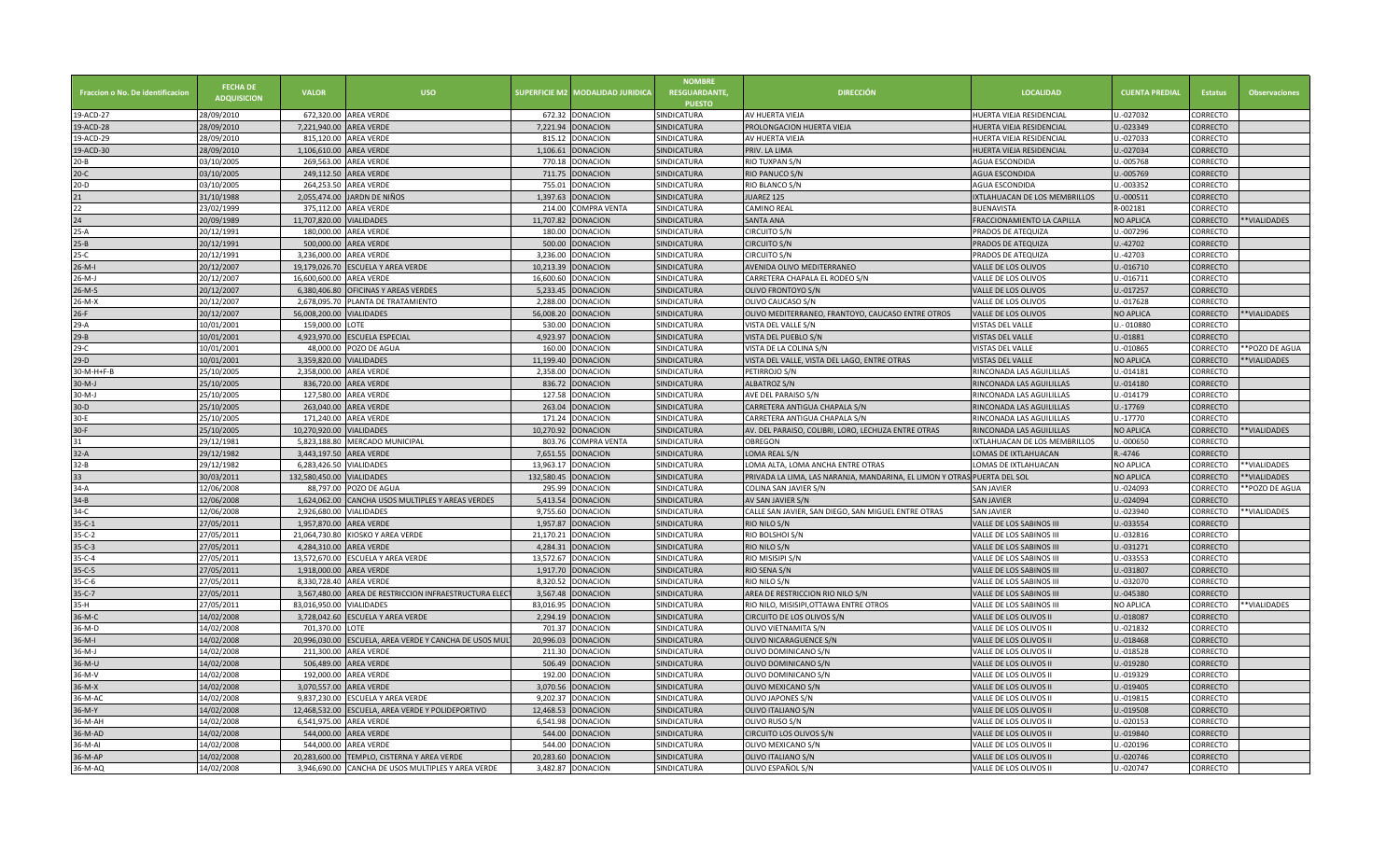| Fraccion o No. De identificacion | <b>FECHA DE</b><br><b>ADQUISICION</b> | <b>VALOR</b>              | <b>USO</b>                                        | <b>SUPERFICIE M2</b> | <b>AODALIDAD JURIDICA</b> | <b>NOMBRE</b><br><b>RESGUARDANTE.</b><br><b>PUESTO</b> | <b>DIRECCIÓN</b>                                                                  | <b>LOCALIDAD</b>              | <b>CUENTA PREDIAL</b> | <b>Estatus</b>  | <b>Observaciones</b> |
|----------------------------------|---------------------------------------|---------------------------|---------------------------------------------------|----------------------|---------------------------|--------------------------------------------------------|-----------------------------------------------------------------------------------|-------------------------------|-----------------------|-----------------|----------------------|
| 36-M-AS                          | 14/02/2008                            |                           | 197.260.00 AREA VERDE                             | 197.26               | <b>DONACION</b>           | SINDICATURA                                            | CIRCUITO LOS OLIVOS S/N                                                           | VALLE DE LOS OLIVOS I         | J.-020850             | CORRECTO        |                      |
| 36-M-K                           | 14/02/2008                            |                           | 273,970.00 AREA VERDE                             | 273.97               | DONACION                  | SINDICATURA                                            | OLIVO ITALIANO S/N                                                                | VALLE DE LOS OLIVOS II        | J.-018632             | CORRECTO        |                      |
| 36-M-AR                          | 14/02/2008                            | 219.490.00                | <b>AREA VERDE</b>                                 | 219.49               | <b>ONACION</b>            | SINDICATURA                                            | OLIVO ESPAÑOL S/N                                                                 | VALLE DE LOS OLIVOS II        | J.-020789             | CORRECTO        |                      |
| 36-M-AZ                          | 14/02/2008                            |                           | 223,440.00 AREA VERDE                             | 223.44               | DONACION                  | SINDICATURA                                            | OLIVO ESPAÑOL S/N                                                                 | VALLE DE LOS OLIVOS I         | J.-021287             | CORRECTO        |                      |
| 36-M-AAC                         | 14/02/2008                            | 1,216,000.00 AREA VERDE   |                                                   | 1.216.00             | <b>ONACION</b>            | SINDICATURA                                            | OLIVO ESPAÑOL S/N                                                                 | VALLE DE LOS OLIVOS II        | J.-021462             | CORRECTO        |                      |
| 36-M-AAD                         | 14/02/2008                            |                           | 4,429,757.40 PLANTA DE TRATAMIENTO                | 4,408.00             | DONACION                  | SINDICATURA                                            | OLIVO BULGARO S/N                                                                 | VALLE DE LOS OLIVOS II        | J.-021535             | CORRECTO        |                      |
| 5-M-AAF                          | 14/02/2008                            | 1,216,000.00 AREA VERDE   |                                                   | 1,216.00             | <b>ONACION</b>            | SINDICATURA                                            | OLIVO BOLIVIANO S/N                                                               | VALLE DE LOS OLIVOS II        | J.-021612             | CORRECTO        |                      |
| 36-M-AAI                         | 14/02/2008                            | 1,544,440.00 AREA VERDE   |                                                   | 1,366.17             | DONACION                  | SINDICATURA                                            | OLIVO VIETNAMITA S/N                                                              | VALLE DE LOS OLIVOS I         | J.-021773             | CORRECTO        |                      |
| $36 - 24$                        | 14/02/2008                            | 146,218,197.00 VIALIDADES |                                                   | 146,218.20           | DONACION                  | SINDICATURA                                            | OLIVO VIETNAMITA, OLIVO ESPAÑOL, MEXICANO, ITALIANO, Y OTR VALLE DE LOS OLIVOS II |                               | NO APLICA             | CORRECTO        | **VIALIDADES         |
| 38                               | 21/07/1999                            |                           | 199,040.00 AREA VERDE                             | 398.08               | DONACION                  | SINDICATURA                                            | CALLE SIN NOMBRE S/N                                                              | ATEQUIZA                      | J.-009891             | CORRECTO        |                      |
| $39-A$                           | 18/11/1988                            |                           | 96,400.00 PANTEON ANTIGUO                         | 241.00               | <b>DONACION</b>           | SINDICATURA                                            | <b>MEMBRILLO S/N</b>                                                              | IXTLAHUACAN DE LOS MEMBRILLOS | J.-005747             | CORRECTO        |                      |
| 39-B                             | 18/11/1988                            | 2,375,800.00 VIALIDADES   |                                                   | 3,394.35             | DONACION                  | SINDICATURA                                            | SARCOFAGO, PROL HIDALGO ENTRE OTRAS                                               | IXTLAHUACAN DE LOS MEMBRILLOS | $-006542$             | CORRECTO        | **VIALIDADES         |
| 41                               | 14/09/2009                            | 3,256,386.00              | LOTE                                              | 9,303.96             | <b>ONACION</b>            | SINDICATURA                                            | CAMINO ANTIGUO A SAN JUAN EVANGELISTA S/N                                         | <b>SANTA ROSA</b>             | $-001791$             | CORRECTO        |                      |
| 42                               | 27/09/2012                            |                           | 924,004.24 PLAZA LAS AGUILILLAS (PARTE DEL FONDO) | 549.47               | OMPRA                     | SINDICATURA                                            | ZENZONTLE S/N                                                                     | <b>AGUILILLAS</b>             | J.-038261             | CORRECTO        |                      |
| 43                               | 27/09/2012                            |                           | 297,048.00 OFICINAS SABINOS IV                    | 149.68               | <b>ONACION</b>            | SINDICATURA                                            | CARRETERA GUADALAJARA LA CAPILLA S/N                                              | <b>RODEO</b>                  | R.-004255             | CORRECTO        |                      |
| 44                               | 27/09/2012                            |                           | 1,478,510.00 PLAZA AGUILILLAS                     | 1,236.57             | COMPRA VENTA              | SINDICATURA                                            | ZENZONTLE S/N                                                                     | <b>AGUILILLAS</b>             | J.-010384             | CORRECTO        |                      |
| 45-L2-ACD8                       | 14/11/2013                            | 24,705.00                 | <b>AREA VERDE</b>                                 | 27.45                | <b>ONACION</b>            | SINDICATURA                                            | PASCUAL SALCEDO SANTOSCOI S/N                                                     | HUERTA VIEJA RESIDENCIAI      | J.-39042              | CORRECTO        |                      |
| 45-L2-ACD16                      | 14/11/2013                            | 9,186,460.00 AREA VERDE   |                                                   | 9,186.46             | DONACION                  | SINDICATURA                                            | ROQUE GONZALEZ GARZA S/N                                                          | HUERTA VIEJA RESIDENCIAL      | J.-039043             | CORRECTO        |                      |
| 45-L2-ACD45                      | 14/11/2013                            |                           | 42,810.00 AREA VERDE                              | 42.81                | <b>ONACION</b>            | SINDICATURA                                            | JESUS GONZALEZ GORTAZAR S/N                                                       | HUERTA VIEJA RESIDENCIA       | J.-039044             | CORRECTO        |                      |
| 45-L2-ACD46                      | 14/11/2013                            | 2,042,070.00 AREA VERDE   |                                                   | 2,042.17             | <b>DONACION</b>           | SINDICATURA                                            | JESUS GONZALEZ GORTAZAR S/N                                                       | HUERTA VIEJA RESIDENCIAL      | J.-039045             | CORRECTO        |                      |
| 45-L2-ACD48                      | 14/11/2013                            |                           | 115,200.00 AREA VERDE                             | 115.20               | <b>DONACION</b>           | SINDICATURA                                            | PORFIRIO DIAZ S/N                                                                 | HUERTA VIEJA RESIDENCIAI      | J.-039046             | <b>CORRECTO</b> |                      |
| 45-L2-ACD49                      | 14/11/2013                            |                           | 89,800.00 AREA VERDE                              | 89.60                | DONACION                  | SINDICATURA                                            | PORFIRIO DIAZ S/N                                                                 | HUERTA VIEJA RESIDENCIAL      | J.-039047             | CORRECTO        |                      |
| 45-L2-ACD51                      | 14/11/2013                            | 89,600.00                 | <b>AREA VERDE</b>                                 | 89.60                | <b>DONACION</b>           | SINDICATURA                                            | FRANCISCO I MADERO S/N                                                            | HUERTA VIEJA RESIDENCIA       | U.-039048             | CORRECTO        |                      |
| 45-L2-ACD52                      | 14/11/2013                            |                           | 89,600.00 AREA VERDE                              | 89.60                | <b>DONACION</b>           | SINDICATURA                                            | FRANCISCO I MADERO S/N                                                            | HUERTA VIEJA RESIDENCIAI      | J.-039049             | CORRECTO        |                      |
| 45-L2-ACD54                      | 14/11/2013                            |                           | 89,600.00 AREA VERDE                              | 89.60                | <b>DONACION</b>           | SINDICATURA                                            | FRANCISCO I MADERO S/N                                                            | HUERTA VIEJA RESIDENCIA       | J.-039050             | <b>CORRECTO</b> |                      |
| 45-F-A ACD-37                    | 14/11/2013                            |                           | 98,290.00 AREA VERDE                              | 98.29                | <b>DONACION</b>           | SINDICATURA                                            | FLAVIO ROMERO S/N                                                                 | HUERTA VIEJA RESIDENCIAL      | J.-039004             | CORRECTO        |                      |
| 45-F-A ACD-39                    | 14/11/2013                            |                           | 111,620.00 AREA VERDE                             | 111.62               | <b>DONACION</b>           | <b>SINDICATURA</b>                                     | <b>FLAVIO ROMERO S/N</b>                                                          | HUERTA VIEJA RESIDENCIA       | J.-039003             | <b>CORRECTO</b> |                      |
| 45-F-B ACD-5                     | 14/11/2013                            | 1,724,730.00 AREA VERDE   |                                                   | 1,724.73             | DONACION                  | SINDICATURA                                            | JOSE DE JESUS MUÑOS S/N                                                           | HUERTA VIEJA RESIDENCIAL      | J.-039011             | CORRECTO        |                      |
| 45-F-B ACD-6                     | 14/11/2013                            |                           | 33,411.00 AREA VERDE                              | 33.41                | DONACION                  | <b>SINDICATURA</b>                                     | <b>IGNACIO ZARAGOZA S/N</b>                                                       | HUERTA VIEJA RESIDENCIA       | J.-039012             | <b>CORRECTO</b> |                      |
| 45-F-B ACD-7                     | 14/11/2013                            | 1.233.510.00 AREA VERDE   |                                                   | 1.233.51             | DONACION                  | SINDICATURA                                            | <b>IGNACIO ZARAGOZA S/N</b>                                                       | HUERTA VIEJA RESIDENCIAL      | J.-039013             | CORRECTO        |                      |
| 45-F-B ACD-33                    | 14/11/2013                            |                           | 345,500.00 AREA VERDE                             | 34.50                | <b>DONACION</b>           | SINDICATURA                                            | J JESUS GONZALEZ GALLO S/N                                                        | HUERTA VIEJA RESIDENCIAI      | U.-039014             | <b>CORRECTO</b> |                      |
| 45-F-B ACD-34                    | 14/11/2013                            |                           | 357,700.00 AREA VERDE                             | 35.77                | DONACION                  | SINDICATURA                                            | IGNACIO ZARAGOZA S/N                                                              | HUERTA VIEJA RESIDENCIAL      | J.-039015             | CORRECTO        |                      |
| 45-F-B ACD-42                    | 14/11/2013                            |                           | 357,700.00 AREA VERDE                             | 35.77                | <b>DONACION</b>           | SINDICATURA                                            | <b>IGNACIO ZARAGOZA S/N</b>                                                       | HUERTA VIEJA RESIDENCIAI      | J.-039016             | <b>CORRECTO</b> |                      |
| 45-F-B ACD-43                    | 14/11/2013                            |                           | 357,700.00 AREA VERDE                             | 35.77                | DONACION                  | SINDICATURA                                            | <b>IGNACIO ZARAGOZA S/N</b>                                                       | HUERTA VIEJA RESIDENCIAL      | J.-039017             | CORRECTO        |                      |
| 45-F-B ACD-44                    | 14/11/2013                            |                           | 357,700.00 AREA VERDE                             | 35.77                | DONACION                  | SINDICATURA                                            | J JESUS GONZALEZ GALLO S/N                                                        | HUERTA VIEJA RESIDENCIAI      | U.-039018             | CORRECTO        |                      |
| 45-F-B ACD-45-A                  | 14/11/2013                            |                           | 357.700.00 AREA VERDE                             | 35.77                | DONACION                  | SINDICATURA                                            | J JESUS GONZALEZ GALLO S/N                                                        | HUERTA VIEJA RESIDENCIAL      | J.-039019             | CORRECTO        |                      |
| 45-F-B ACD-46-A                  | 14/11/2013                            |                           | 357,700.00 AREA VERDE                             | 35.77                | DONACION                  | SINDICATURA                                            | J JESUS GONZALEZ GALLO S/N                                                        | HUERTA VIEJA RESIDENCIAI      | J.-039020             | CORRECTO        |                      |
| 45-F-B ACD-50                    | 14/11/2013                            |                           | 819.920.00 AREA VERDE                             | 81.92                | DONACION                  | SINDICATURA                                            | PEDRO LASCURAIN PAREDES S/N                                                       | HUERTA VIEJA RESIDENCIAL      | J.-039021             | CORRECTO        |                      |
| 45-F-B ACD-53                    | 14/11/2013                            | 115,200,00                | <b>AREA VERDE</b>                                 | 115.20               | DONACION                  | SINDICATURA                                            | FRANCISCO I MADERO S/N                                                            | HUERTA VIEJA RESIDENCIA       | J.-039022             | CORRECTO        |                      |
| 45-F-B ACD-55                    | 14/11/2013                            | 2.242.170.00 AREA VERDE   |                                                   | 2.242.17             | DONACION                  | SINDICATURA                                            | JESUS GONZALEZ GORTAZAR S/N                                                       | HUERTA VIEJA RESIDENCIAI      | J.-039023             | CORRECTO        |                      |
| $45 - 25$                        | 14/11/2013                            | 24,627,210.00 VIALIDADES  |                                                   | 24.627.21            | <b>DONACION</b>           | SINDICATURA                                            | JESUS GONZALEZ GORTAZAR S/N                                                       | HUERTA VIEJA RESIDENCIAL      | <b>NO APLICA</b>      | CORRECTO        | **VIALIDADES         |
| 46                               | 08/12/1907                            | 2.899.123.50 VIALIDADES   |                                                   | 8.283.21             | DONACION                  | SINDICATURA                                            | LIBRAMIENTO LOPEZ DE LEGAZPI. CALE NIÑOS HEROES. AMPLIACIO EL RODEO               |                               | NO APLICA             | CORRECTO        | *VIALIDADES          |
| $47-1$                           | 29/11/2013                            | 2,893,674.00 VIALIDADES   |                                                   | 8,267.64             | <b>DONACION</b>           | SINDICATURA                                            | DR. ATL, ERACLIO ZEPEDA, FERNANDO DEL PASO Y OTRAS                                | FRACCIONAMIENTO LA FLORIDA    | NO APLICA             | CORRECTO        | **VIALIDADES         |
| 47-ACD-1                         | 29/11/2013                            |                           | 397.360.00 AREA VERDE                             | 397.36               | DONACION                  | SINDICATURA                                            | DR. ATL S/N                                                                       | FRACCIONAMIENTO LA FLORIDA    | J.-038446             | CORRECTO        |                      |
| 47-ACD-2                         | 29/11/2013                            |                           | 153,600.00 AREA VERDE                             | 153.60               | <b>DONACION</b>           | SINDICATURA                                            | <b>GONZALO CURIEL S/N</b>                                                         | FRACCIONAMIENTO LA FLORIDA    | J.-038447             | CORRECTO        |                      |
| 47-ACD-3                         | 29/11/2013                            |                           | 134,400.00 AREA VERDE                             | 134.40               | DONACION                  | SINDICATURA                                            | GONZALO CURIEL ESQUINA HACIENDA ESTANZUELO S/N                                    | FRACCIONAMIENTO LA FLORIDA    | U.-038448             | CORRECTO        |                      |
| 47-ACD-4                         | 29/11/2013                            |                           | 441,000.00 AREA VERDE                             | 441.00               | DONACION                  | SINDICATURA                                            | GONZALO CURIEL ESQUINA DR ATL S/N                                                 | FRACCIONAMIENTO LA FLORIDA    | J.-038449             | CORRECTO        |                      |
| 47-ACD-5                         | 29/11/2013                            | 4,321,400.00 AREA VERDE   |                                                   | 4.321.40             | DONACION                  | SINDICATURA                                            | <b>GONZALO CURIEL S/N</b>                                                         | FRACCIONAMIENTO LA FLORIDA    | J.-038450             | CORRECTO        |                      |
| 49-M2A-L1                        | 30/09/2005                            | 1,465,200.00 AREA VERDE   |                                                   | 1,332.00             | DONACION                  | SINDICATURA                                            | RIBERA DEL LAGO ESQUINA SAN JORGE S/N                                             | RIBERAS DEL PILAR             | J.-000503             | CORRECTO        |                      |
| 50-L10 S-AX-3                    | 03/10/2005                            |                           | 268,009.00 AREA VERDE                             | 765.74               | <b>ONACION</b>            | <b>SINDICATURA</b>                                     | AV. RIO BLANCO S/N                                                                | AGUA ESCONDIDA                | J.-003353             | CORRECTO        |                      |
| 50-L11 S-AX-3                    | 03/10/2005                            |                           | 269,017.00 AREA VERDE                             | 768.62               | DONACION                  | SINDICATURA                                            | AV. RIO BLANCO S/N                                                                | AGUA ESCONDIDA                | J.-005771             | CORRECTO        |                      |
| 50-L12 S-AX-3                    | 03/10/2005                            |                           | 291,648.00 AREA VERDE                             | 833.28               | <b>DONACION</b>           | SINDICATURA                                            | AV. RIO BLANCO S/N                                                                | AGUA ESCONDIDA                | J.-005770             | CORRECTO        |                      |
| 51                               | 03/10/2005                            |                           | 263,340.00 AREA VERDE                             | 752.40               | <b>DONACION</b>           | SINDICATURA                                            | RIO AMECA S/N                                                                     | AGUA ESCONDIDA                | J.-003666             | CORRECTO        |                      |
|                                  | 30/09/2005                            |                           | 373.905.00 AREA VERDE                             | 1.068.30             | <b>ONACION</b>            | SINDICATURA                                            | RIO YAKI S/N                                                                      | AGUA ESCONDIDA                | J.-003317             | CORRECTO        |                      |
| 53-L5 M-9                        | 03/10/2005                            |                           | 893,446.53 AREA VERDE                             | 1,072.50             | <b>DONACION</b>           | <b>SINDICATURA</b>                                     | <b>COLIBRI S/N</b>                                                                | CHAPALA HACIENDAS             | J.-001271             | CORRECTO        |                      |
| $54-L-12$                        | 03/10/2005                            |                           | 519,388.80 AREA VERDE                             | 580.75               | <b>ONACION</b>            | SINDICATURA                                            | AV RIO BALSAS S/N                                                                 | <b>AGUA ESCONDIDA</b>         | J.-003351             | CORRECTO        |                      |
| $54-L-13$                        | 03/10/2005                            |                           | 135,975.00 AREA VERDE                             |                      | 388.50 DONACION           | SINDICATURA                                            | AV RIO BALSAS S/N                                                                 | AGUA ESCONDIDA                | J.-03317              | CORRECTO        |                      |